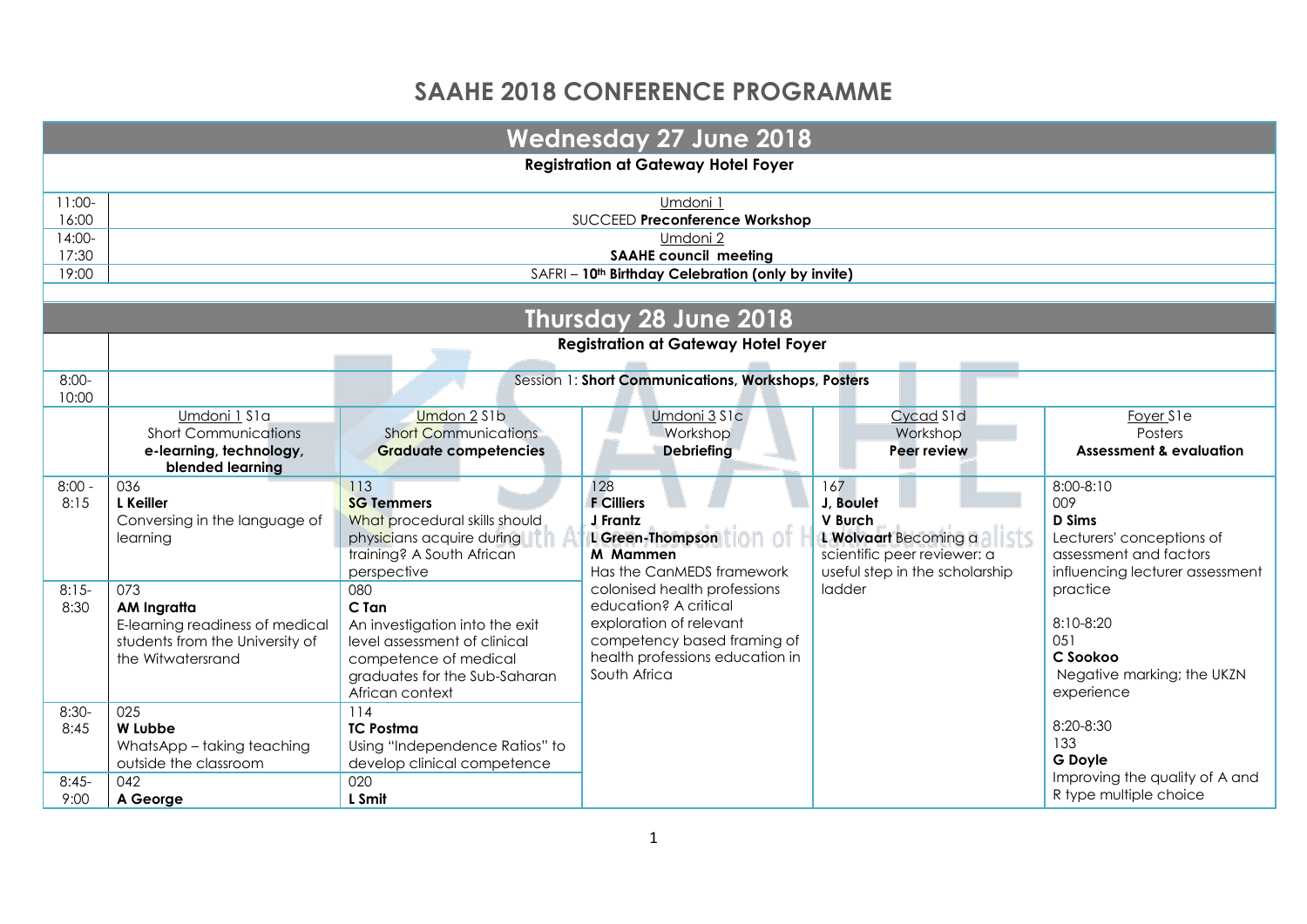| $9:00 -$<br>9:15 | Family Medicine supervisors'<br>perceptions of the<br>development of a blended<br>learning programme for<br>registrar training<br>043<br>J van der Linde<br>An investigation into the<br>appropriateness of four digital<br>resources for use as an<br>interactive teaching and<br>learning strategy in<br>postgraduate allied healthcare<br>training | Competency based medical<br>education at Stellenbosch<br>University- misconceptions and<br>reluctance amongst frontline<br>teachers<br>125<br>JM Louw - University of Pretoria<br>Learning person centeredness<br>through a quality improvement<br>cycle: Randomised controlled<br>trail |                                          | questions through staff<br>development<br>8:30-8:40<br>143<br>A Getanda<br>Experiences of nurse-educators<br>regarding the assessment of<br>undergraduate nursing<br>students at Moi University,<br>Kenya<br>8:40-8:50<br>099<br><b>H</b> Rhode<br>Evaluating the effect of the |
|------------------|-------------------------------------------------------------------------------------------------------------------------------------------------------------------------------------------------------------------------------------------------------------------------------------------------------------------------------------------------------|------------------------------------------------------------------------------------------------------------------------------------------------------------------------------------------------------------------------------------------------------------------------------------------|------------------------------------------|---------------------------------------------------------------------------------------------------------------------------------------------------------------------------------------------------------------------------------------------------------------------------------|
| $9:15-$<br>9:30  | 049<br>I-K Sebelego<br>The usefulness of role play<br>videos                                                                                                                                                                                                                                                                                          | 035<br><b>E</b> Archer<br>A report on the validity of the<br>Jefferson Scale for Empathy:<br><b>Healthcare Profession Students</b><br>version to measure empathy<br>within the context of a multi-<br>cultural student group                                                             |                                          | 'Practical Approach to Care' kit<br>on teaching medical students<br>primary care: quasi-<br>experimental study                                                                                                                                                                  |
| $9:30-$<br>9:45  | 119<br><b>K</b> Govender<br>Evaluating the perceptions of<br>video-based tutorial training in<br>Anaesthesia                                                                                                                                                                                                                                          | 039<br>I Meyer<br>Exploring the educational th African Association of Health Educationalists<br>interventions to acquire the<br>various dimensions of patient-<br>centredness in undergraduate<br>medical curricula: A scoping<br>review                                                 |                                          |                                                                                                                                                                                                                                                                                 |
| $9:45-$<br>10:00 | 124<br>KP Mashige Development of a<br>multidisciplinary e-Health<br>diabetic retinopathy<br>management strategy for the<br>province of KwaZulu-Natal                                                                                                                                                                                                  | 069<br><b>T</b> Munangatire<br>Learning processes that best<br>support the development of<br>competence in nursing students<br>in Namibia.                                                                                                                                               |                                          |                                                                                                                                                                                                                                                                                 |
| 10:00:<br>10:15  |                                                                                                                                                                                                                                                                                                                                                       |                                                                                                                                                                                                                                                                                          | <b>Refreshments: Gateway Hotel Foyer</b> |                                                                                                                                                                                                                                                                                 |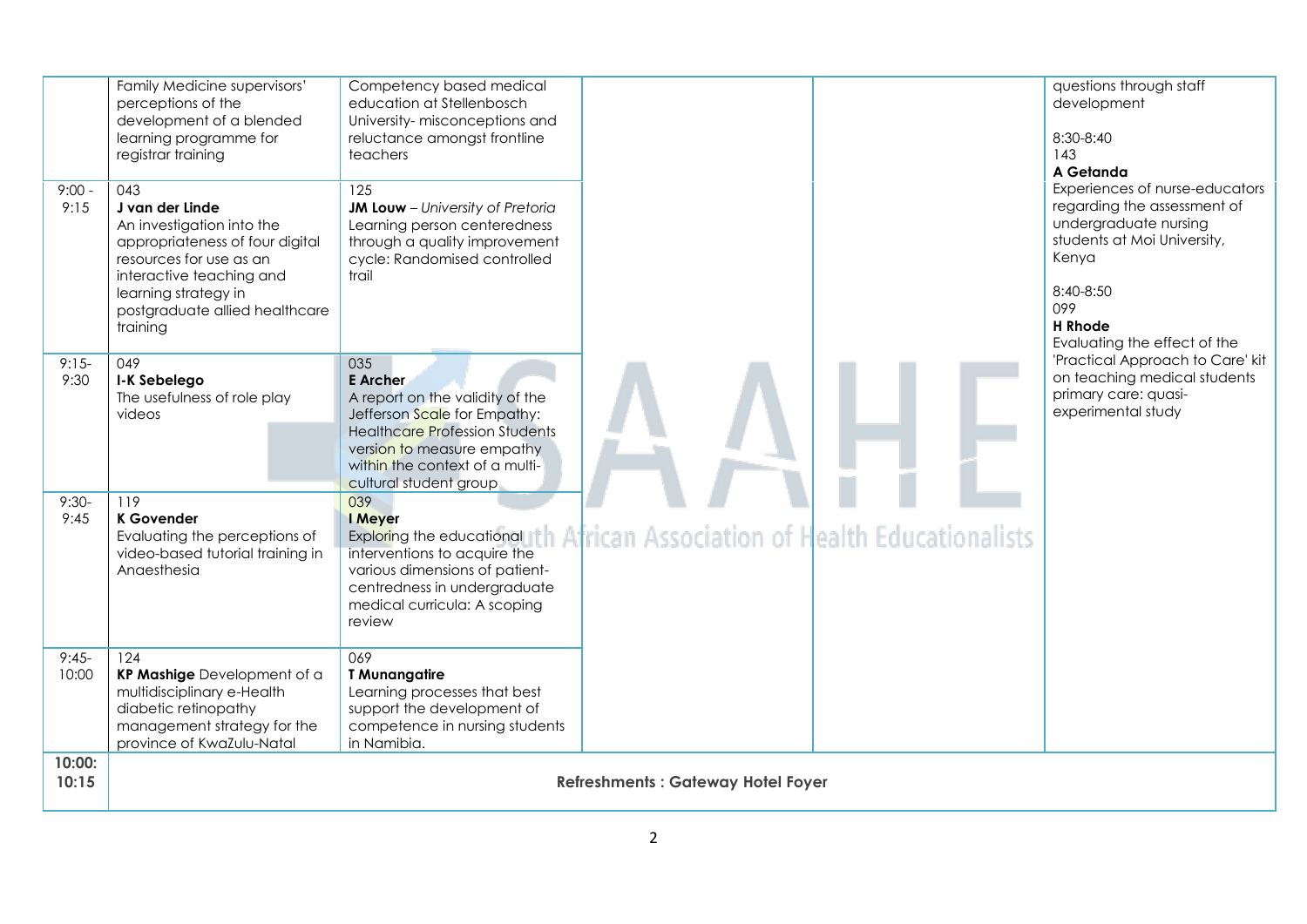| $10:15-$                             |                                                                                                                                                                                                                                                                                                          | <b>OFFICAL OPENING - Umdoni - Chair: Dr VS Singaram</b>                                                                                                                                                                               |                                                                                                                                                                                                                           |                                                                                                                                                              |                                                                                                                                                                       |  |  |  |  |
|--------------------------------------|----------------------------------------------------------------------------------------------------------------------------------------------------------------------------------------------------------------------------------------------------------------------------------------------------------|---------------------------------------------------------------------------------------------------------------------------------------------------------------------------------------------------------------------------------------|---------------------------------------------------------------------------------------------------------------------------------------------------------------------------------------------------------------------------|--------------------------------------------------------------------------------------------------------------------------------------------------------------|-----------------------------------------------------------------------------------------------------------------------------------------------------------------------|--|--|--|--|
| 12:30                                | <b>Official Welcome</b><br>Prof N Dlova, Dean, School of Clinical Medicine, UKZN<br>Prof F Cilliers, SAAHE President                                                                                                                                                                                     |                                                                                                                                                                                                                                       |                                                                                                                                                                                                                           |                                                                                                                                                              |                                                                                                                                                                       |  |  |  |  |
|                                      |                                                                                                                                                                                                                                                                                                          |                                                                                                                                                                                                                                       | <b>Musical and Poetry Interlude</b>                                                                                                                                                                                       |                                                                                                                                                              |                                                                                                                                                                       |  |  |  |  |
|                                      |                                                                                                                                                                                                                                                                                                          |                                                                                                                                                                                                                                       | The Voice Art Club - MBCHB STUDENTS, UKZN                                                                                                                                                                                 |                                                                                                                                                              |                                                                                                                                                                       |  |  |  |  |
|                                      |                                                                                                                                                                                                                                                                                                          |                                                                                                                                                                                                                                       | <b>Welcome Note</b><br>Mr Kapil Narain, Chairperson, The South African Medical Students Association (SAMSA)<br>Introduction to SAAHE 2018 Programme<br>Dr VS Singaram, SAAHE KZN Chair, School of Clinical Medicine, UKZN |                                                                                                                                                              |                                                                                                                                                                       |  |  |  |  |
|                                      | Keynote 1: Deconstructing decolonisation/decoloniality in health professions education<br>Prof Elelwani Ramugondo, UCT, South Africa<br>Keynote2: Deconstructing professional competence - what, who, how and why are we assessing?<br>Prof Cees van der Vleuten, Maastricht University, The Netherlands |                                                                                                                                                                                                                                       |                                                                                                                                                                                                                           |                                                                                                                                                              |                                                                                                                                                                       |  |  |  |  |
| $12:30-$                             |                                                                                                                                                                                                                                                                                                          |                                                                                                                                                                                                                                       | Lunch - Gateway Hotel Restaurant                                                                                                                                                                                          |                                                                                                                                                              |                                                                                                                                                                       |  |  |  |  |
| 13:15<br>$13:15-$                    |                                                                                                                                                                                                                                                                                                          |                                                                                                                                                                                                                                       | <b>SAFRI AGM - Cycad</b><br>Session 2: Short Communications, PechaKucha, Workshops, Posters                                                                                                                               |                                                                                                                                                              |                                                                                                                                                                       |  |  |  |  |
| 15:15                                |                                                                                                                                                                                                                                                                                                          |                                                                                                                                                                                                                                       | South African Accociation of Health Educationalists                                                                                                                                                                       |                                                                                                                                                              |                                                                                                                                                                       |  |  |  |  |
|                                      | Umdoni 1 S2a<br><b>Short Communications</b><br><b>Decolonised discourse</b>                                                                                                                                                                                                                              | Umdoni 2 S2b<br>PechaKucha<br><b>Expanding &amp; crossing boundaries</b>                                                                                                                                                              | Umdoni 3 S2c<br>Workshop                                                                                                                                                                                                  | Cycad S2d Workshop                                                                                                                                           | Foyer S2e<br>Posters<br>Curriculum                                                                                                                                    |  |  |  |  |
| $13:15-$<br>13:30<br>13:30-<br>13:45 | 106<br>S van Schalkwyk The influence<br>on distributed clinical training<br>sites of undergraduate student<br>placements<br>130<br>C Engelbrecht<br>Language policy<br>implementation; a decolonising<br>practice?                                                                                       | $13:15-13:25$<br>084<br>JS Brits<br>Crossing boundaries: widening<br>my horizon<br>13:25-13:35<br>045<br>J Wilkenson Demystify the<br>discourse: challenges in<br>constructing the identity of<br>'Educationalist' in the digital age | 126<br>Dr E Archer<br><b>B</b> Espen<br>Dr M Labuscagne Debriefing:<br>using Advocacy with Inquiry                                                                                                                        | 018<br><b>TC Postma</b><br>R Maart<br>A Ingratta<br><b>D</b> Hess<br>Clinical teaching (Part 1) -<br>constructive feedback for<br>patient centred competence | 13:15-13:25<br>005<br><b>B</b> Masava<br>The broken triangle: An<br>evaluation of alignment in a<br>nursing curriculum in Lesotho<br>13:25-13:35<br>002<br>P Shanduka |  |  |  |  |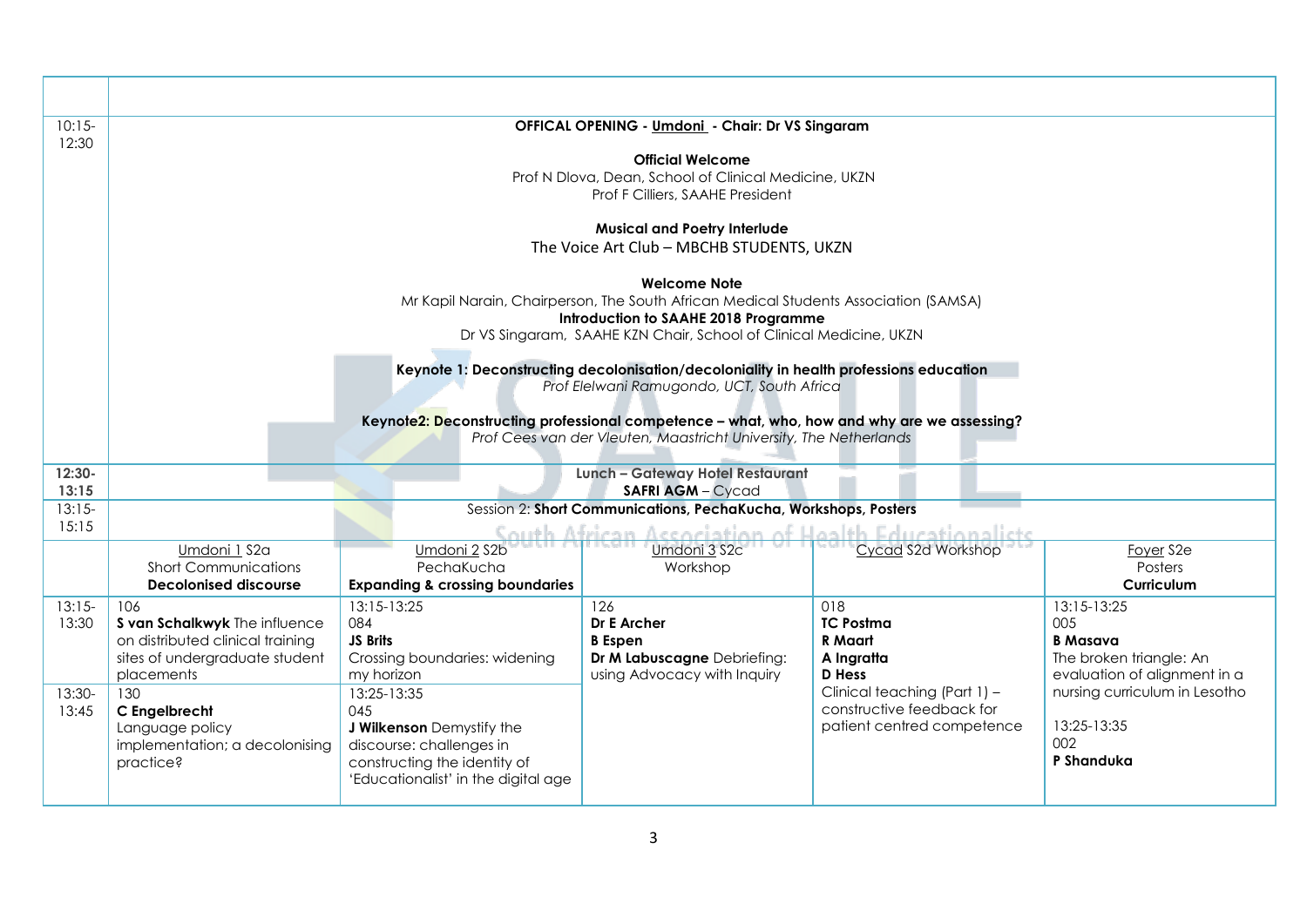| $13:45-$  | 094                                | 13:35-13:45                     |                                                     | Student midwives'use of the      |
|-----------|------------------------------------|---------------------------------|-----------------------------------------------------|----------------------------------|
| 14:00     | <b>B</b> Ige                       | 093                             |                                                     | partogram at a district hospital |
|           | Towards an understanding           | <b>DJ Mothabeng</b>             |                                                     | in Lesotho                       |
|           | mainstream classroom second-       | A perspective on decolonization |                                                     |                                  |
|           | language anxiety of                | and physiotherapy education:    |                                                     | 13:35-13:45                      |
|           | lingusitically diverse students in | 'back to the future'            |                                                     | 022                              |
|           | South African universities         |                                 |                                                     | <b>W</b> Cordier                 |
| $14:00 -$ | 006                                | 13:45-13:55                     |                                                     | Let's play a game: Promoting     |
| 14:15     | <b>K Naidoo</b>                    | 083                             |                                                     | student intrinsic motivation and |
|           | The role of alienation and         | M Janse van Rensburg            |                                                     | engagement using game-           |
|           | engagement in medical              | Applying the Capability model   |                                                     | based learning in                |
|           | communities of practice            | to Community Health Worker      |                                                     | pharmacology                     |
|           |                                    | education                       |                                                     | 13:45-13:55                      |
| $14:15 -$ | 046                                | 13:55-14:05                     |                                                     | 079                              |
| 14:30     | C Hartmann                         | 017                             |                                                     | R Botha                          |
|           | Anatomy: an unexplored             | L Badlangana Collaboration      |                                                     | Pluroversitism through enriched  |
|           | opportunity to discuss multiple    | between new medical schools in  |                                                     |                                  |
|           | narratives in the South African    | Southern Africa: opportunities  |                                                     | reciprocity                      |
|           | context?                           | and challenges for CONSAMS      |                                                     | 13:55-14:05                      |
| 14:30-    | 059                                | $14:05 - 14:15$                 |                                                     | 155                              |
| 14:45     | <b>EM de Vries</b>                 | 159                             |                                                     | J Marcus                         |
|           | Inclusion of transgender health    | <b>S Cobbing</b>                |                                                     | Closing the learning gap.        |
|           | in medical curricula - this is     | Reflections on a first year of  |                                                     |                                  |
|           | why!                               | decentralised clinical training |                                                     | 14:05-14:15                      |
| $14:45-$  | 061                                |                                 |                                                     | 077                              |
| 15:00     | C Moshesh                          |                                 |                                                     | <b>SD Carvalio</b>               |
|           | DOQ - a novel 'decolonised'        |                                 | South African Association of Health Educationalists | Transforming the Bachelor of     |
|           | approach to the development        |                                 |                                                     | Clinical Medical Practice        |
|           | of a questionnaire                 |                                 |                                                     |                                  |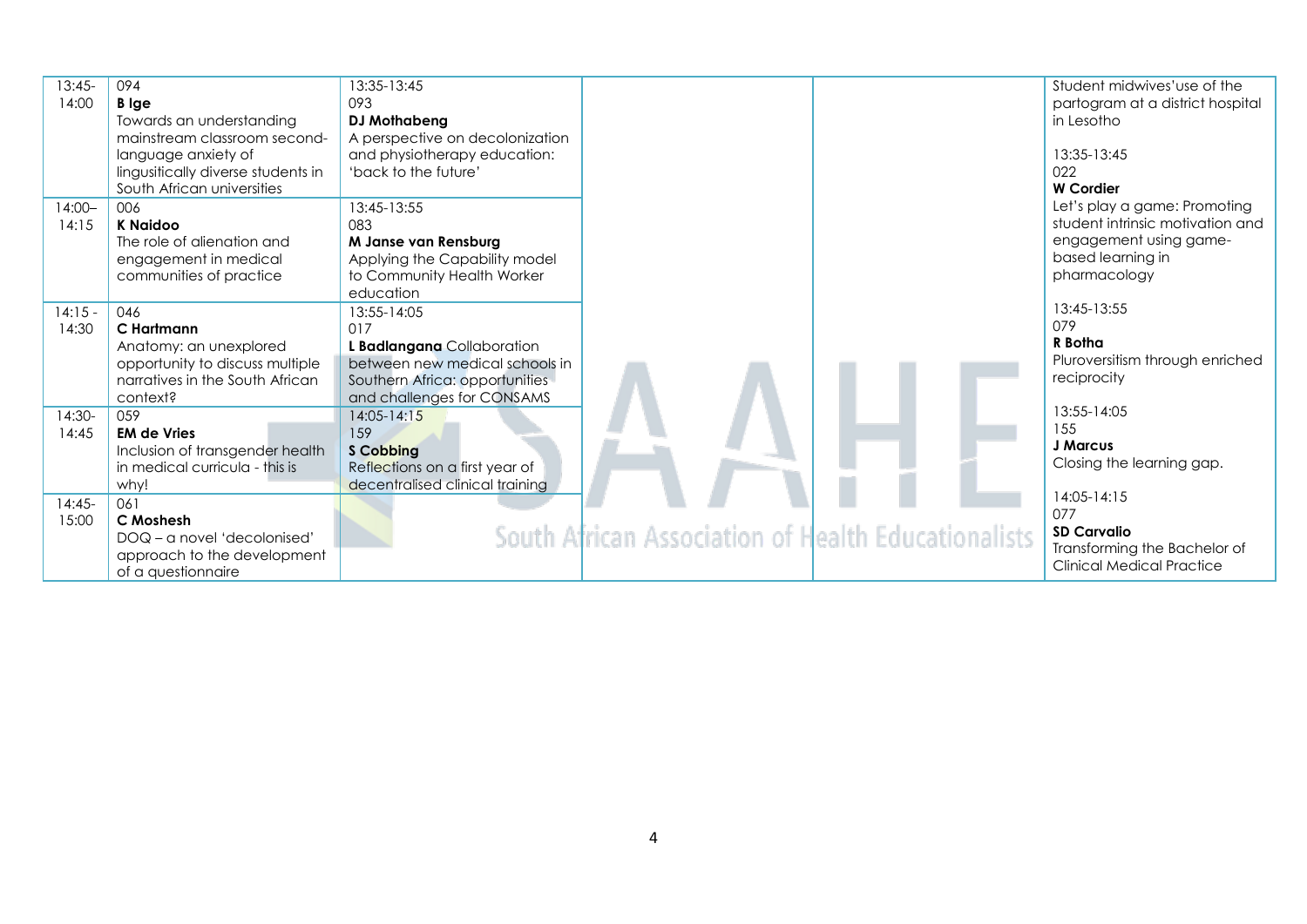| $15:00 -$<br>15:15                     | 090<br>S Titus<br>Using digital games to facilitate<br>cross cultural learning in sport<br>studies: emerging technologies<br>within health science<br>education                                                                       |                                                                                             |                                                                                                           |                                                                                                                                                 | educational practice through<br>feedback<br>14:15-14:25<br>089<br>A Rhoda<br>Health Sciences students'<br>experiences of an augmented<br>tutoring programme<br>14:25-14:35<br>134<br><b>AC Turner</b><br>Medical students' interest in<br>research: the carrot and the<br>stick<br>14:35-14:45<br>140<br>R Punchoo<br>An evaluation of a pilot<br>laboratory-based research<br>module in undergraduate<br>medicine |
|----------------------------------------|---------------------------------------------------------------------------------------------------------------------------------------------------------------------------------------------------------------------------------------|---------------------------------------------------------------------------------------------|-----------------------------------------------------------------------------------------------------------|-------------------------------------------------------------------------------------------------------------------------------------------------|--------------------------------------------------------------------------------------------------------------------------------------------------------------------------------------------------------------------------------------------------------------------------------------------------------------------------------------------------------------------------------------------------------------------|
| $15:15 -$<br>15:30                     |                                                                                                                                                                                                                                       |                                                                                             | <b>Refreshments: Gateway Hotel Foyer</b>                                                                  |                                                                                                                                                 |                                                                                                                                                                                                                                                                                                                                                                                                                    |
| 15:30 -<br>17:30                       |                                                                                                                                                                                                                                       |                                                                                             | Session 3: Short Communications, PechaKucha, Workshops, Posters                                           |                                                                                                                                                 |                                                                                                                                                                                                                                                                                                                                                                                                                    |
|                                        | Umdoni 1 S3a<br><b>Short Communications</b><br><b>Deconstructed discourse</b>                                                                                                                                                         | Umdoni 2 S3b<br>PechaKucha<br>Innovation in teaching & learning                             | Umdoni 3 S3c<br>Workshop                                                                                  | Cycad S3d<br>Workshop                                                                                                                           | Foyer <sub>S3e</sub><br>Posters<br><b>Decentralised discourse</b>                                                                                                                                                                                                                                                                                                                                                  |
| $15:30-$<br>15:45<br>$15:45-$<br>16:00 | 058<br>J Sons<br>The hidden curriculum of<br>professional hierarchy in South<br>African medical education: A<br>qualitative study.<br>044<br><b>AA Khine</b><br>Flipped classroom<br>deconstructed and adapted<br>for a cultural need | 15:30-15:40<br>031<br><b>M</b> Rowe<br>We shape our algorithms;<br>thereafter they shape us | 117<br><b>M Naidoo</b><br>The pearls and pitfalls of setting<br>high quality multiple choice<br>questions | 019<br><b>S</b> Ramklass<br><b>M</b> Matthews<br>Widening our horizons: a<br>participatory curriculum<br>mapping project in a medical<br>school | 15:30-15:40<br>010<br>N Hartman<br>Decentralized learning sites<br>facilitate decolonized education<br>15:40-15:50<br>023<br><b>CN Nyoni</b><br>Sustaining a newly implemented<br>nursing curriculum: the                                                                                                                                                                                                          |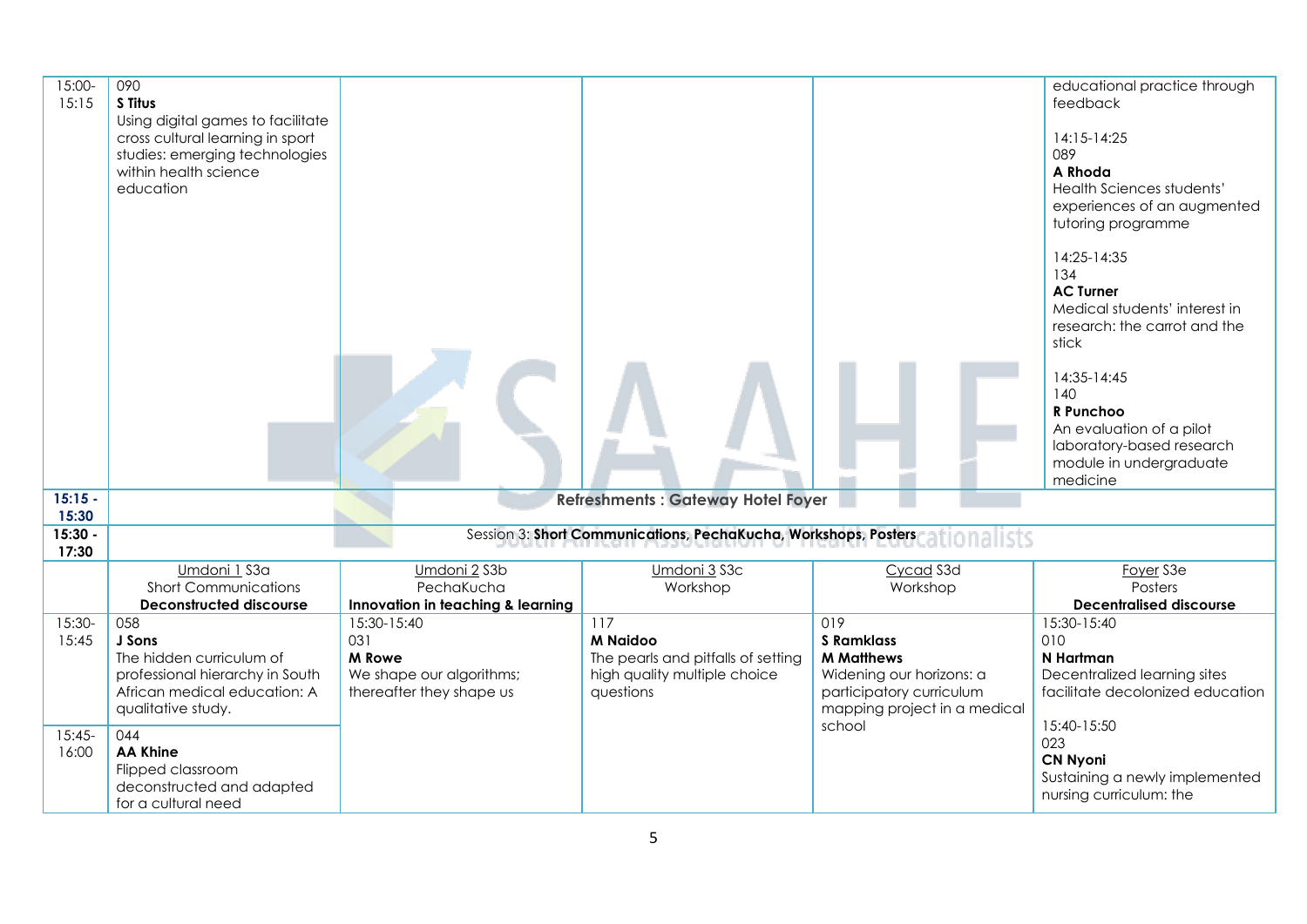| 16:00-<br>16:15<br>$16:15-$<br>$16 - 30$ | 082<br>C Nel<br>Promoting Justice in Education:<br><b>Examining Assessment</b><br>practices<br>161<br><b>MC Ramafikeng</b><br>Teaching in practice<br>education: the influence of<br>relationships and perception on<br>pedagogy | 15:40-15:50<br>037<br>P Ramson Alternative teaching<br>and learning practices for ocular<br>anatomy   |                                                     | experiences of villagers in rural<br>Lesotho<br>15:50-16:00<br>027<br><b>T</b> Rabie<br>The Starfish project<br>16:00-16:10<br>038<br><b>Y</b> Irwin |
|------------------------------------------|----------------------------------------------------------------------------------------------------------------------------------------------------------------------------------------------------------------------------------|-------------------------------------------------------------------------------------------------------|-----------------------------------------------------|------------------------------------------------------------------------------------------------------------------------------------------------------|
| 16:30-<br>16:45                          | 168<br>A Swanepoel<br>Deconstruct student academic<br>success in an Occupational<br>Therapy programme                                                                                                                            | 15:50-16:00<br>062<br>F Peerbhay A model for peer<br>observation of clinical teaching<br>in Dentistry |                                                     | Pharmacy students' opinions<br>and experiences working on<br>board the Transnet-Phelophepa<br>health care trains                                     |
| $16:45-$<br>17:00                        | 021<br>H Friedrich-Nel<br>Towards a radiography<br>curriculum framework:<br>Deconstructing and<br>reconstructing knowledge,<br>competencies and attributes                                                                       |                                                                                                       |                                                     | 16:10-16:20<br>101<br>P Govender<br>The I-DecT project: integrated<br>decentralised training for health<br>professions at UKZN                       |
| 17:00-<br>17:15                          | 008<br>L Hudson<br>Deconstructing knowledge<br>transfer from the Physics 1<br>classroom to the clinical setting                                                                                                                  |                                                                                                       | South African Association of Health Educationalists | 16:20-16:30<br>103<br><b>NCT Chemane</b><br>Development of a model for<br>clinical education: a proposal for<br>physiotherapy undergraduate          |
| $17:15-$<br>17:30                        | 153<br>N Mlenzana<br>Perceptions of undergraduate<br>students regarding<br>interprofessional ion                                                                                                                                 |                                                                                                       |                                                     | students at UKZN<br>16:30-16:40<br>034<br>I Moodley<br>Decentralised training as<br>perceived by Dental Therapy<br>students<br>16:40-16:50<br>041    |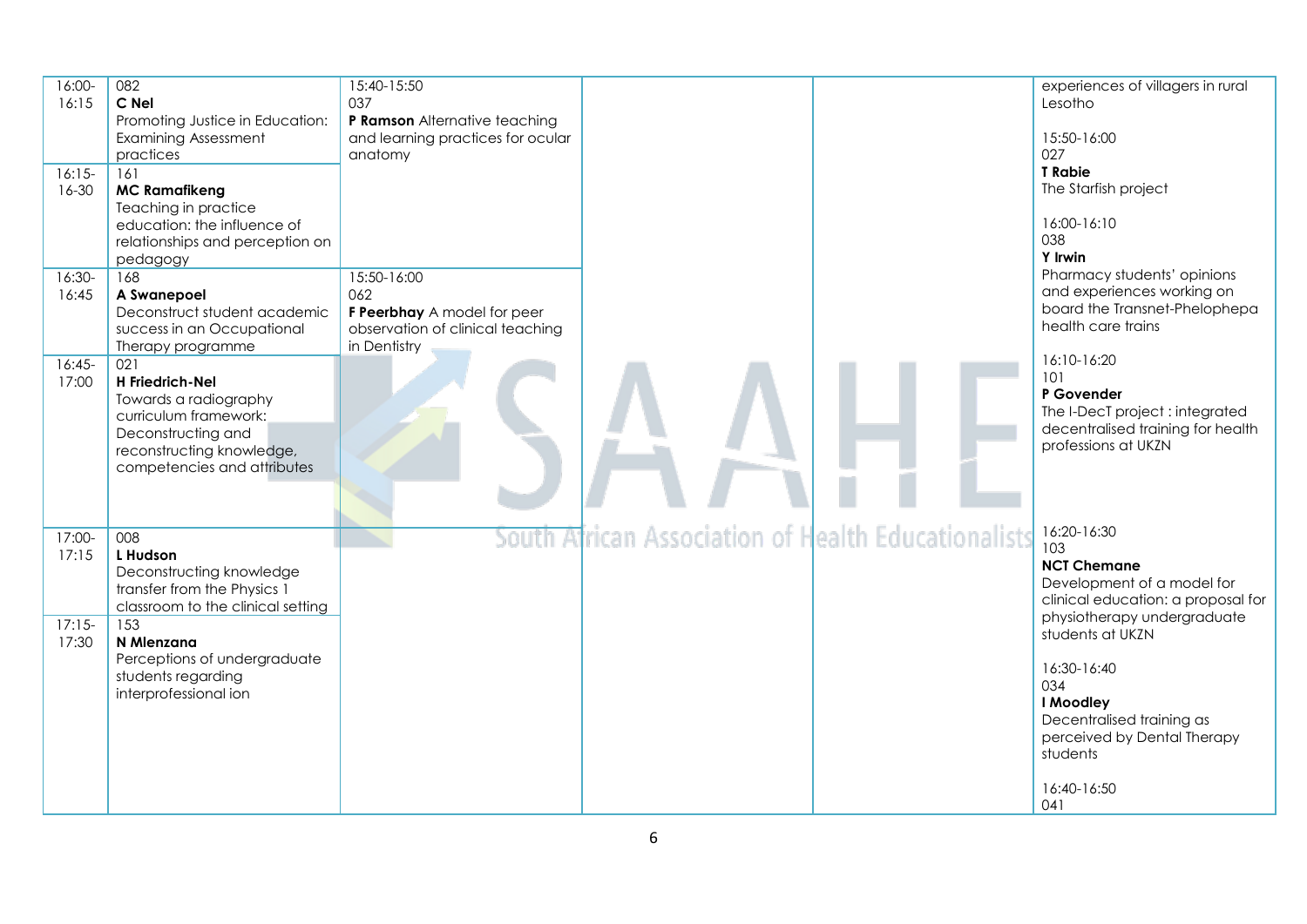|                 |                                                                                                                                                                      | A du Preez<br>Decentralized interprofessional<br>education for undergraduate<br>nursing students |
|-----------------|----------------------------------------------------------------------------------------------------------------------------------------------------------------------|--------------------------------------------------------------------------------------------------|
|                 |                                                                                                                                                                      |                                                                                                  |
| 17:30-<br>18:30 | <b>SAAHE AGM - Cycad</b>                                                                                                                                             |                                                                                                  |
| 19:00           | Welcome Cocktail - Umdoni 1 - Chair: Prof F Cilliers, SAAHE President                                                                                                |                                                                                                  |
|                 | Keynote 3: ASSAf Consensus Study report: reconceptualising health professions education for the improved health of the nation<br>Prof S Essack, ASSAf Representative |                                                                                                  |
|                 |                                                                                                                                                                      |                                                                                                  |
|                 |                                                                                                                                                                      |                                                                                                  |
|                 |                                                                                                                                                                      |                                                                                                  |
|                 |                                                                                                                                                                      |                                                                                                  |
|                 | South African Association of Health Educationalists                                                                                                                  |                                                                                                  |

South African Association of Health Educationalists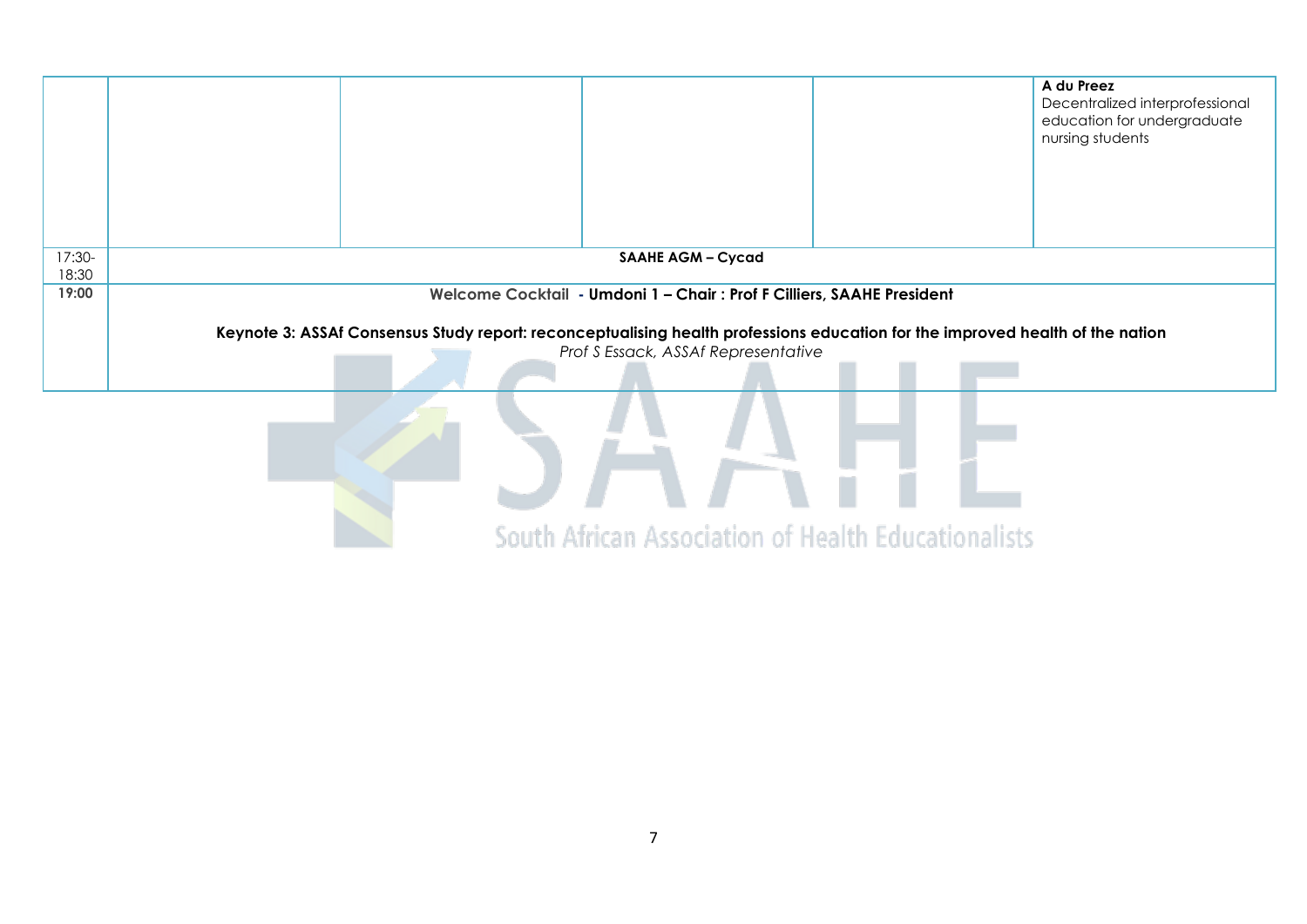|                                        | Friday 29 June 2018                                                                                                                                                                                                                   |                                                                                                                                                                                                                                                     |                                                                                                                                                              |                                                                                                                                                             |                                                                                                                                                                                                           |  |  |  |  |
|----------------------------------------|---------------------------------------------------------------------------------------------------------------------------------------------------------------------------------------------------------------------------------------|-----------------------------------------------------------------------------------------------------------------------------------------------------------------------------------------------------------------------------------------------------|--------------------------------------------------------------------------------------------------------------------------------------------------------------|-------------------------------------------------------------------------------------------------------------------------------------------------------------|-----------------------------------------------------------------------------------------------------------------------------------------------------------------------------------------------------------|--|--|--|--|
|                                        | <b>Registration at Gateway Hotel</b>                                                                                                                                                                                                  |                                                                                                                                                                                                                                                     |                                                                                                                                                              |                                                                                                                                                             |                                                                                                                                                                                                           |  |  |  |  |
| $8:00-$<br>10:00                       |                                                                                                                                                                                                                                       | Umdoni 1 - Chair : Prof TE Sommerville                                                                                                                                                                                                              |                                                                                                                                                              |                                                                                                                                                             |                                                                                                                                                                                                           |  |  |  |  |
|                                        |                                                                                                                                                                                                                                       |                                                                                                                                                                                                                                                     | Keynote 4: Crossing boundaries: discourses and debates to widen our horizons<br>Dr Glenda H. Eoyang, Human Systems Dynamics Institute, Minnesota             |                                                                                                                                                             |                                                                                                                                                                                                           |  |  |  |  |
|                                        |                                                                                                                                                                                                                                       | Dr T Khanyile, Dr E Pons, Ms M Bezuidenhout, Ahmed Raja /Lindokuhle Ntshangase, Dr J Musonda, Prof M de Villiers, Dr A Kent                                                                                                                         | Decentralised Training Symposium: Chair: Dr B Gaede                                                                                                          |                                                                                                                                                             |                                                                                                                                                                                                           |  |  |  |  |
| $10:00 -$<br>10:15                     |                                                                                                                                                                                                                                       |                                                                                                                                                                                                                                                     | <b>Refreshments: Gateway Hotel Foyer</b>                                                                                                                     |                                                                                                                                                             |                                                                                                                                                                                                           |  |  |  |  |
| $10:15-$<br>12:15                      |                                                                                                                                                                                                                                       |                                                                                                                                                                                                                                                     | Session 4: Short Communications, Workshops, Posters                                                                                                          |                                                                                                                                                             |                                                                                                                                                                                                           |  |  |  |  |
|                                        | Umdoni 1 S4a<br><b>Short Communications</b><br><b>Decentralised discourse</b>                                                                                                                                                         | Umdoni 2 S4b<br><b>Short Communications</b><br>Postgraduate education                                                                                                                                                                               | Umdoni 3 S4c<br>Workshop                                                                                                                                     | Cycad S4d Workshop                                                                                                                                          | Foyer S4e<br>Posters<br><b>Graduate Compentencies</b>                                                                                                                                                     |  |  |  |  |
| $10:15-$<br>10:30<br>$10:30-$<br>10:45 | 148<br><b>M De Villiers</b><br>A framework for effective<br>decentralised training in the<br>health professions<br>078<br>J.V. Muller Distributed training<br>platform coordinators: voices<br>from the other side of the<br>mountain | 132<br>CI Bagwandeen Effects of<br>demographic factors on provision<br>of feedback in postgraduate<br>medical education<br>050<br><b>LJ Lake</b><br>Using children's rights to build<br>leadership for child health:<br>Towards a theory of engaged | 170<br><b>VS Singaram</b><br><b>F Cilliers and</b><br><b>CPM van der Vleuten</b><br><b>SAAHE Health Professions</b><br><b>Education Research</b><br>Workshop | 033<br><b>M</b> Rowe<br>Artificial intelligence and<br>algorithmic determinism:<br>Implications for health<br>professions education<br>ealth Educationalist | 10:15-10:25<br>016<br>T. van der Berg<br>Undergraduate medical<br>students' reporting on barriers<br>and enablers when having to<br>perform blood cultures in<br><b>Tygerberg Hospital</b><br>10:25-10:35 |  |  |  |  |
| $10:45-$<br>11:00                      | 054<br>K. Naidoo<br>Medical students' perceptions<br>of interprofessional education<br>following a work-based<br>programme on the<br>decentralised learning platform<br>at UKZN.                                                      | teaching and scholarship<br>086<br><b>S</b> Mohamed<br>The learning styles and study<br>behaviours of registrars in a South<br>African anaesthetic postgraduate<br>programme                                                                        |                                                                                                                                                              |                                                                                                                                                             | 104<br>I Govender<br>Knowledge, attitude, behaviour<br>and beliefs of Sefako Makgatho<br><b>Health Sciences University</b><br>undergraduate students<br>regarding HIV and AIDS<br>10:35-10:45             |  |  |  |  |
| $11:00-$<br>11:15                      | 149<br>Z Tshabalala Perceptions of<br>facilitators in a decentralized<br><b>BCMP Programme</b>                                                                                                                                        | 092<br><b>S Mantzor</b><br>Optimizing learning & teaching on<br>Paediatric ward rounds                                                                                                                                                              |                                                                                                                                                              |                                                                                                                                                             | 096<br><b>SR Smit</b><br>Exploring the learning<br>opportunities of an innovative                                                                                                                         |  |  |  |  |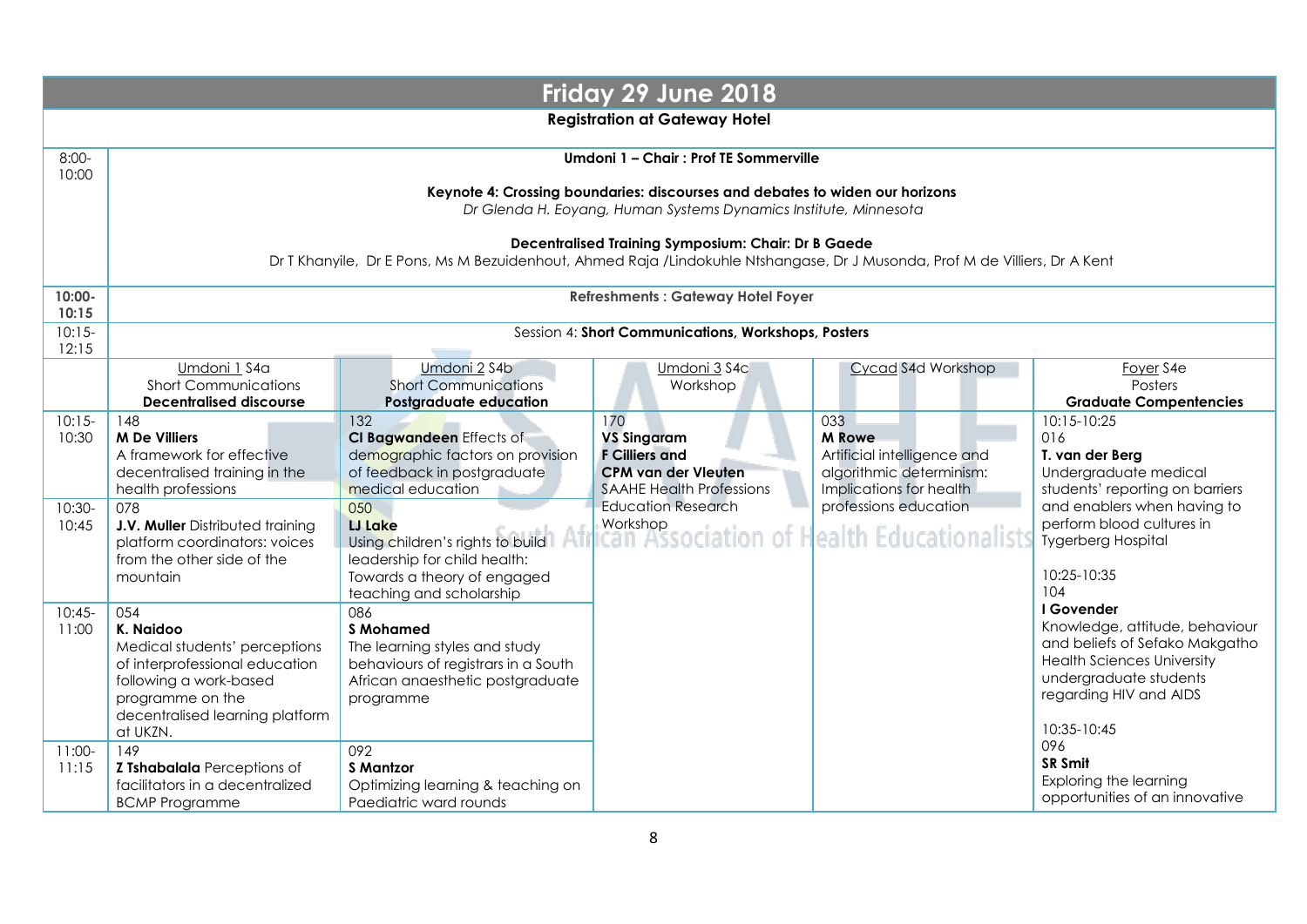| $11:15-$<br>11:30 | 060<br>C Moshesh<br>Students' perceptions of the<br>decolonisation of the                                                                                                    | 139<br>J Cloete<br>Postgraduate paediatric student<br>engagement in a clinical skills                                                                                                                                                |  | teaching method in a<br>constructivist classroom<br>environment<br>10:45-10:55                                                                                                                |
|-------------------|------------------------------------------------------------------------------------------------------------------------------------------------------------------------------|--------------------------------------------------------------------------------------------------------------------------------------------------------------------------------------------------------------------------------------|--|-----------------------------------------------------------------------------------------------------------------------------------------------------------------------------------------------|
| $11:30-$<br>11:45 | curriculum: a cross-sectional<br>study<br>056<br>T. Lorenzo<br>A decentralised approach to<br>building postgraduate research<br>and professional capacity in                 | program<br>136<br><b>EN L'Abbé</b> Developing expertise in<br>Forensic Anthropology in South<br>Africa                                                                                                                               |  | 156<br>F Oosthuizen Situational analysis:<br>the need for inter-professional<br>curricula to teach core<br>competencies in health<br>sciences.                                                |
| $11:45-$<br>12:00 | Disability Studies: Bringing in the<br>voices of rural community<br>disability workers<br>076<br><b>BD Faroa</b><br>Deconstructing behavioural<br>change among future health | 116<br><b>M Naidoo</b><br>An evaluation of the emergency<br>care training workshops in the                                                                                                                                           |  | 10:55-11:05<br>091<br>A Rhoda<br>"The Amazing Race" as a<br>strategy to widen our horizon as<br>we facilitate inter-professional<br>teamwork amongst South<br>African health science students |
| $12:00-$<br>12:15 | professionals: A potential<br>model for teaching behaviour<br>change in the health sciences                                                                                  | province of KwaZulu-Natal, South<br>Africa.<br>085<br><b>S Cuthbert Postgraduate</b><br>education in anaesthesiology in African Association of Health Educationalists<br>Johannesburg, South Africa:<br>qualitative reflections from |  | 11:05-11:15<br>163<br>M Jansen Interprofessional<br>education: implementing a<br>simulation activity for healthcare<br>professionals in a hospital.                                           |
|                   |                                                                                                                                                                              | registrars                                                                                                                                                                                                                           |  | $11:15-11:25$<br>144<br><b>NV Roman</b><br>'To write or not to write':<br>flourishing health professionals<br>through writing retreats                                                        |
|                   |                                                                                                                                                                              |                                                                                                                                                                                                                                      |  | 11:25-11:35<br>108<br>A Ross<br>Staffing levels at district hospitals<br>in KwaZulu Natal. Is UKZN training<br>for the needs of the province?                                                 |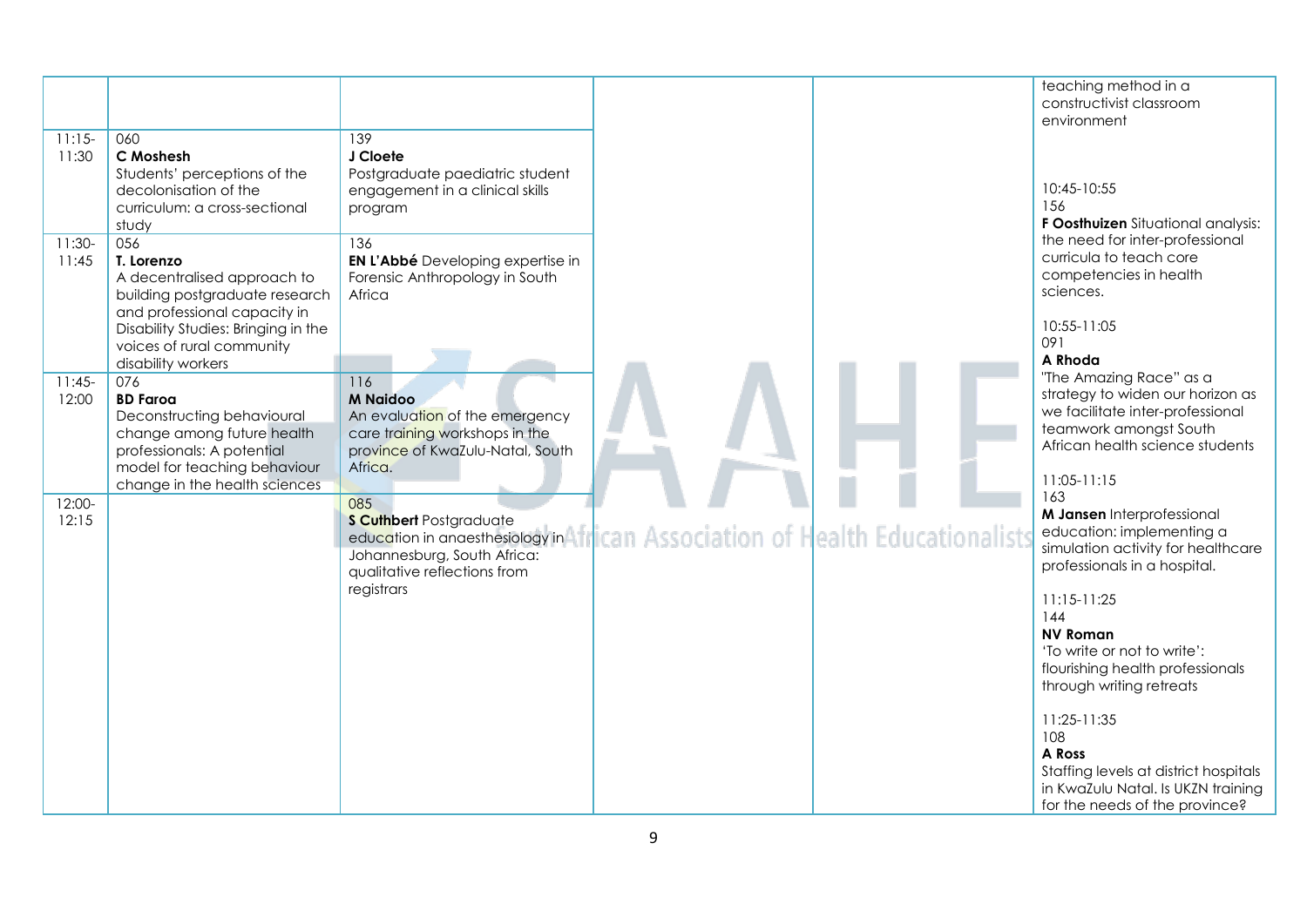| 12:15<br> | · Gatewav Hotel Restaurant<br>Lunch |
|-----------|-------------------------------------|
| 13:00     |                                     |

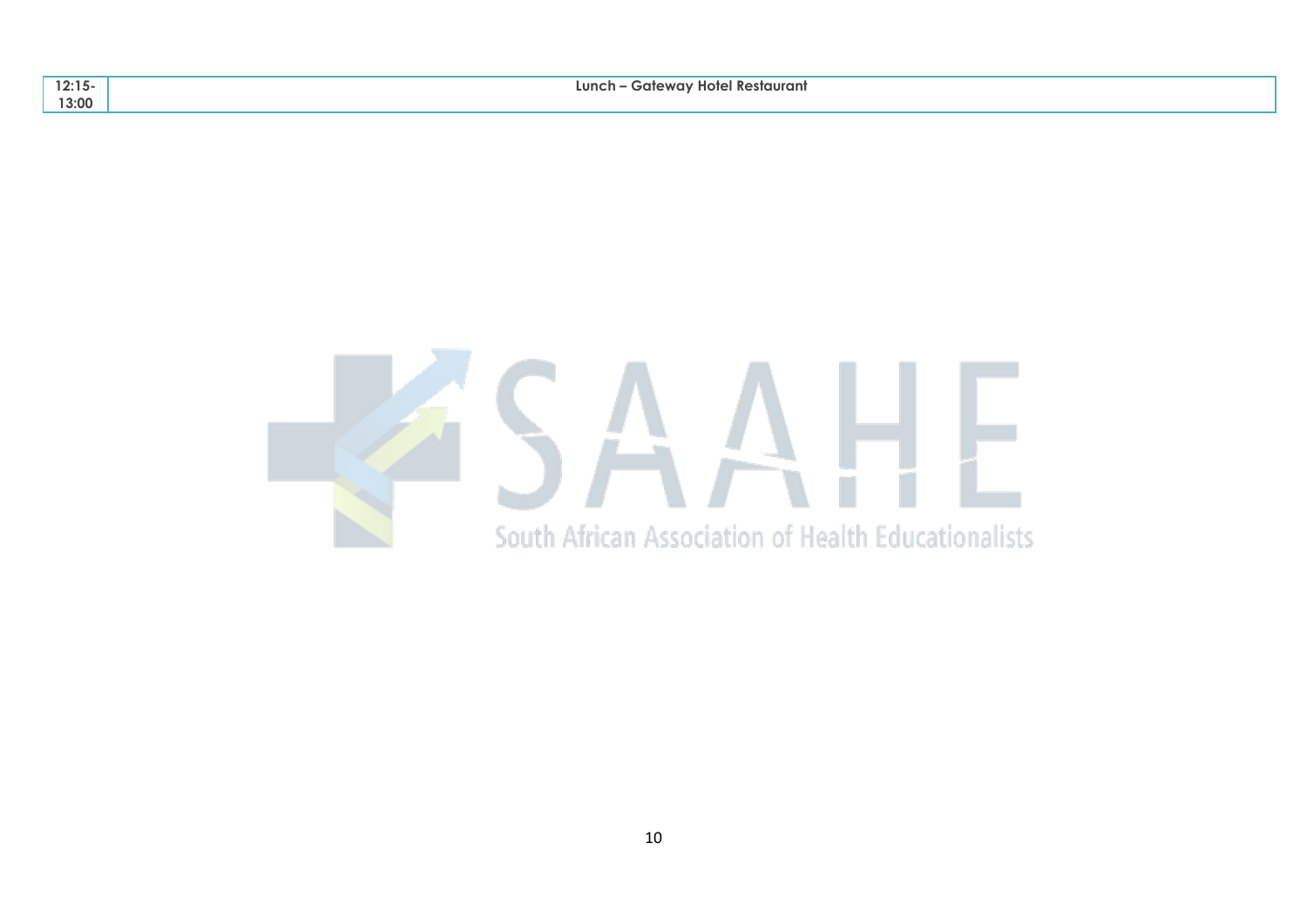| 13:00-<br>14:45   |                                                                                                                                                                                | Session 5: Short Communications, Workshops, Posters                                                                                                                                                                     |                                                                                                                                                              |                                                                                                      |                                                                                                                                         |  |  |  |
|-------------------|--------------------------------------------------------------------------------------------------------------------------------------------------------------------------------|-------------------------------------------------------------------------------------------------------------------------------------------------------------------------------------------------------------------------|--------------------------------------------------------------------------------------------------------------------------------------------------------------|------------------------------------------------------------------------------------------------------|-----------------------------------------------------------------------------------------------------------------------------------------|--|--|--|
|                   | Umdoni 1 S5a<br><b>Short Communications</b><br>Curriculum                                                                                                                      | Umdoni 2 S5b<br><b>Short Communications</b><br><b>Faculty development</b>                                                                                                                                               | Umdoni 3 S5c<br>Workshop                                                                                                                                     | Cycad S5d<br>Workshop                                                                                | Foyer <sub>S5e</sub><br>Posters<br><b>Technology &amp; Student</b><br>experiences                                                       |  |  |  |
| 13:00-<br>13:15   | 003<br>S Reid<br>'Medicine' for the social<br>determinants of health: the role<br>of critical health humanities<br>and the arts in health sciences<br>education                | 029<br><b>LS McNamee</b><br>Exploring personal aspirations of<br>newly qualified doctors in a<br>narrative study                                                                                                        | 170<br><b>VS Singaram</b><br><b>F Cilliers and</b><br><b>CPM van der Vleuten</b><br><b>SAAHE Health Professions</b><br><b>Education Research</b><br>Workshop | 075<br>S Schoeman<br>How to use the Borderline<br>Regression method of<br>standard setting for OSCEs | 13:00-13:10<br>123<br><b>E</b> Venter<br>Towards a framework for<br>evaluating blended learning<br>health profession programmes         |  |  |  |
| $13:15-$<br>13:30 | 118<br><b>B</b> Gerber<br>Medical humanities content in<br>undergraduate medical                                                                                               | 157<br><b>V</b> Bangalee<br>Pharmacy students' perception of<br>the ideal teacher                                                                                                                                       |                                                                                                                                                              |                                                                                                      | 13:10-13:20<br>081<br><b>D</b> Mandic<br>3D printing and silicone casting<br>innovations could lower the cost                           |  |  |  |
| 13:30-<br>13:45   | 057<br>E van Pletzen<br>Using cohort performance data<br>to explore inclusive design of a<br>medical curriculum for a<br>diverse student body                                  | 138<br>N Roman<br>An exploration of the role of<br>writing retreats in the<br>development of faculty staff in the<br>health sciences                                                                                    |                                                                                                                                                              |                                                                                                      | of the clinical skills simulation<br>models<br>13:20-13:30<br>011<br>R Punchoo                                                          |  |  |  |
| $13:45-$<br>14:00 | 070<br><b>RS Slabbert</b><br>Peer-assisted learning as an<br>academic advising tool for ECP<br>Health students                                                                 | 095<br><b>SL Moch</b><br>Using LCT to explore lecturerth African Association of Health Educationalist<br>agency following faculty<br>development                                                                        |                                                                                                                                                              |                                                                                                      | The development of 3-D prints to<br>support teaching and<br>assessment in undergraduate<br>human physiology in the visually<br>impaired |  |  |  |
| $14:00-$<br>14:15 | 087<br>L. Schweickerdt<br>Role-play is used to create<br>empathetic Healthcare<br>Practitioners                                                                                | 055<br><b>H</b> Muller<br>Sink or Swim? A novice lecturer's<br>experience                                                                                                                                               |                                                                                                                                                              |                                                                                                      | 13:30-13:40<br>067<br>L Lazarus<br>"Love at first cut": The use of<br>poetry in anatomy education                                       |  |  |  |
| $14:15-$<br>14:30 | 105<br>S Singh<br>Knowledge, attitudes and<br>perceptions of dental<br>undergraduate students<br>towards self-care practices: A<br>report from a university in South<br>Africa | 071<br><b>MM Govender</b><br>The perceptions of the basic and<br>pre-clinical Science lecturers at<br>the Sefako Makgatho Health<br>Sciences University on their need<br>for Health professions educator<br>development |                                                                                                                                                              |                                                                                                      | 13:40-13:50<br>141<br><b>M</b> Motala<br>Where are they working? A case<br>study of twenty Cuban-trained<br>South African doctors       |  |  |  |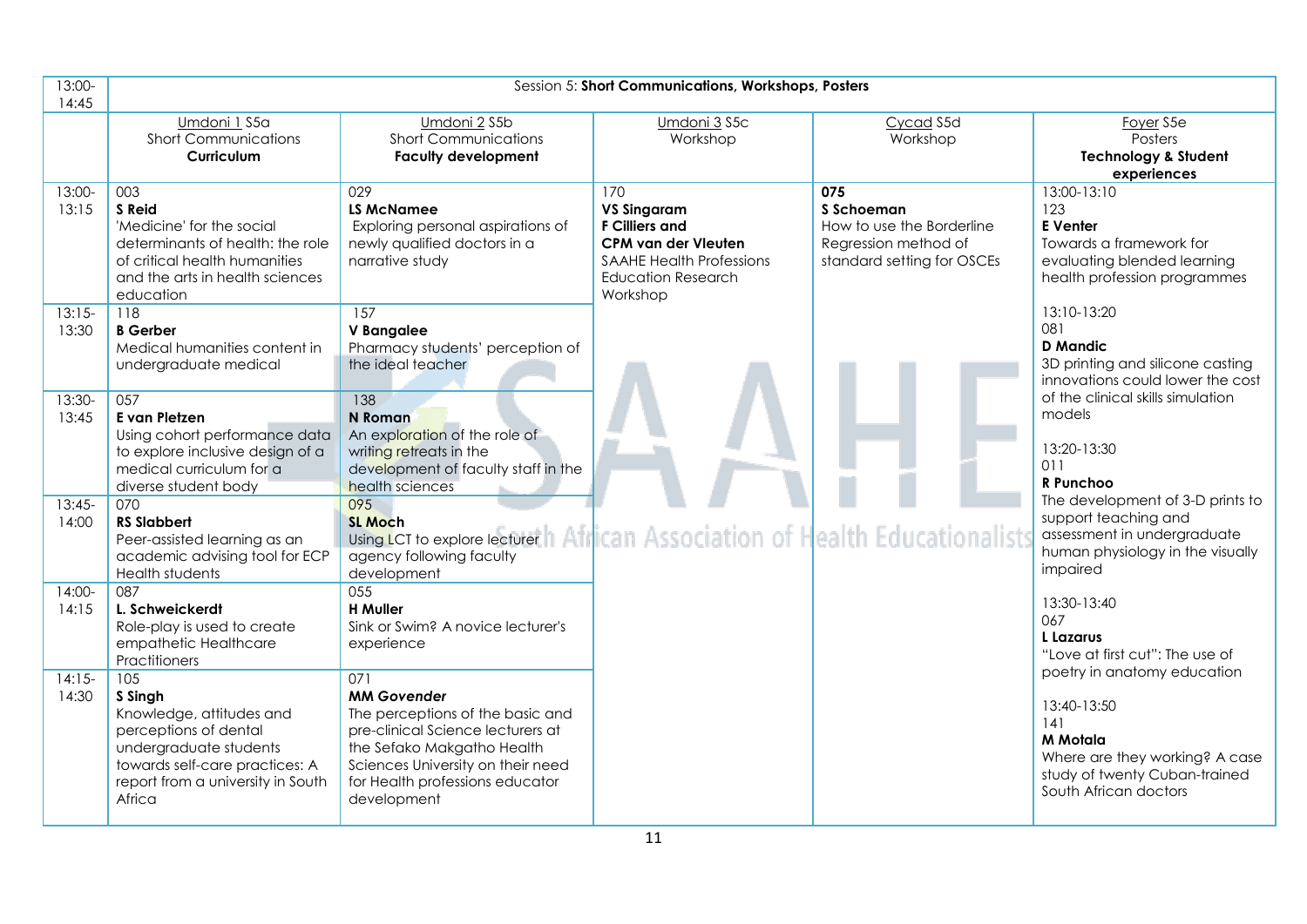| $14:30-$<br>14:45 | 053<br><b>GC Botha</b><br>Status of undergraduate<br>medical programme<br>curriculum mapping at South<br>African Medical Schools                                       | 110<br><b>F</b> Peters<br>SAAHE | A reflection on my career as<br>medical educator 10 years post                                                                                        |                                                        |                                                     | 13:50-14:00<br>048<br>L Bocchino<br>Non-medical use of prescription<br>stimulants by medical students in<br>a South African university                                                                                                                                                      |
|-------------------|------------------------------------------------------------------------------------------------------------------------------------------------------------------------|---------------------------------|-------------------------------------------------------------------------------------------------------------------------------------------------------|--------------------------------------------------------|-----------------------------------------------------|---------------------------------------------------------------------------------------------------------------------------------------------------------------------------------------------------------------------------------------------------------------------------------------------|
|                   |                                                                                                                                                                        |                                 |                                                                                                                                                       |                                                        |                                                     | 14:00-14:10<br>066<br><b>BY Uys</b><br><b>Blackboard facilitation: reflection</b><br>used to explore students'<br>evidence-based experiences in<br>the clinical field<br>14:10-14:20<br>131<br><b>B</b> Donda<br>Narratives of challenges of<br>assimilation faced by returning<br>students |
| $14:45-$<br>15:00 |                                                                                                                                                                        |                                 |                                                                                                                                                       | <b>Refreshments: Gateway Hotel Foyer</b>               |                                                     |                                                                                                                                                                                                                                                                                             |
| $15:00-$<br>16:30 |                                                                                                                                                                        |                                 |                                                                                                                                                       | Session 6: Short Communications, Workshops             | South African Association of Health Educationalists |                                                                                                                                                                                                                                                                                             |
|                   | Umdoni 1 S6a                                                                                                                                                           |                                 | Umdoni 2 S6b                                                                                                                                          |                                                        | Umdoni 3 S6c                                        | Cycad S6d                                                                                                                                                                                                                                                                                   |
|                   | <b>Short Communications</b>                                                                                                                                            |                                 | <b>Short Communications</b>                                                                                                                           |                                                        | Workshop                                            | Workshop                                                                                                                                                                                                                                                                                    |
|                   | Curriculum                                                                                                                                                             |                                 | <b>Student perceptions &amp; attributes</b>                                                                                                           |                                                        |                                                     |                                                                                                                                                                                                                                                                                             |
| $15:15-$<br>15:30 | 109<br>M Bester<br>Differentiating forms of professional<br>knowledge in higher education curricula                                                                    |                                 | 063<br>BY Uys<br>The effect of an evidence-based<br>practice module on the EBP beliefs and<br>EBP implementation of undergraduate<br>nursing students | 107<br>C Tan<br><b>E</b> Archer<br>L Wolvaardt<br>PhDs | The novice's guide to contemplating                 | 004<br>S Reid<br>Compulsory Community Service as a<br>"testing ground" for the Undergraduate<br>Education of Health Professionals in<br>South Africa                                                                                                                                        |
| 15:30-<br>15;45   | 102<br><b>D</b> Naidoo<br>Factors for consideration when aligning<br>Occupational Therapy education with<br>primary health care Practice in a<br>KwaZulu-Natal setting |                                 | $\overline{147}$<br>A Ingratta<br>The development of clinical reasoning<br>training for medical registrars at the<br>University of the Witwatersrand  |                                                        |                                                     |                                                                                                                                                                                                                                                                                             |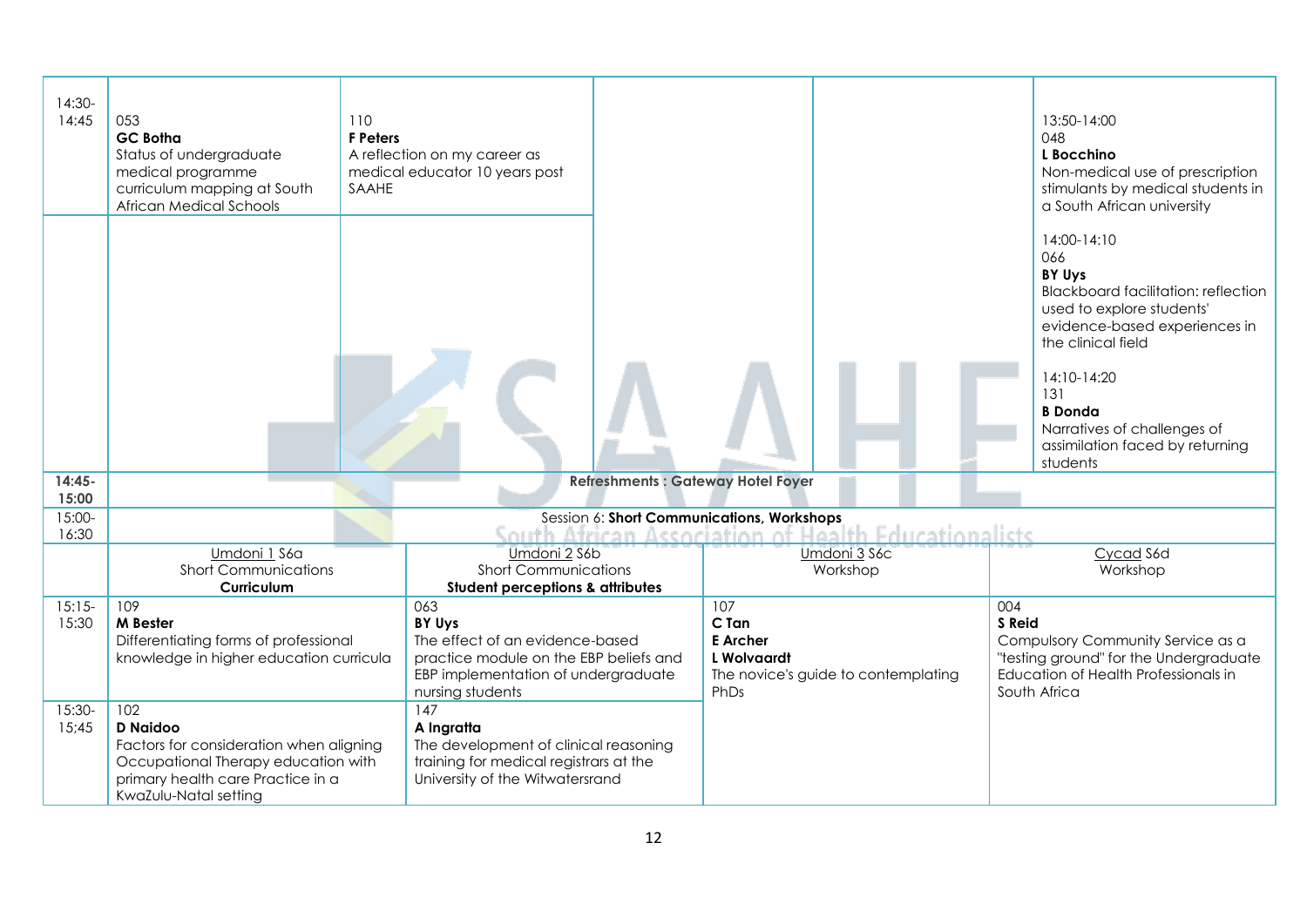| $15:45-$<br>16:00 | 111<br><b>G Wolvaardt</b> Development<br>Cascade training can work - what we<br>learned from training EMS personnel | 052<br>V Vilakazi<br>Preceptors perception: experiential<br>learning placement for B Pharmacy<br>students at Sefako Makgatho HSU and<br>Tshwane University of Technology. |  |  |  |  |  |  |
|-------------------|---------------------------------------------------------------------------------------------------------------------|---------------------------------------------------------------------------------------------------------------------------------------------------------------------------|--|--|--|--|--|--|
| 16:00-            | 146                                                                                                                 | 001                                                                                                                                                                       |  |  |  |  |  |  |
| 16:15             | <b>B</b> Espen                                                                                                      | <b>KL Naidoo</b>                                                                                                                                                          |  |  |  |  |  |  |
|                   | The impact of various teaching                                                                                      | 'Working to leave': career intentions of                                                                                                                                  |  |  |  |  |  |  |
|                   | innovations on a summative OSCE of 3rd<br>year medical students: a retrospective<br>document analysis.              | South African students                                                                                                                                                    |  |  |  |  |  |  |
| $16:15-$          | 150                                                                                                                 | 072                                                                                                                                                                       |  |  |  |  |  |  |
| 16:30             | <b>GM Reitsma</b>                                                                                                   | J du Plessis                                                                                                                                                              |  |  |  |  |  |  |
|                   | The value of using patient actors in                                                                                | Introduction to peer assisted learning in                                                                                                                                 |  |  |  |  |  |  |
|                   | communication skills training                                                                                       | two undergraduate radiography                                                                                                                                             |  |  |  |  |  |  |
|                   |                                                                                                                     | modules                                                                                                                                                                   |  |  |  |  |  |  |
| 18h00             | <b>Buses leave Gateway to Ushaka Marine World</b>                                                                   |                                                                                                                                                                           |  |  |  |  |  |  |
| 19h00             | Gala dinner - Aquarium, uShaka Marine World                                                                         |                                                                                                                                                                           |  |  |  |  |  |  |

South African Association of Health Educationalists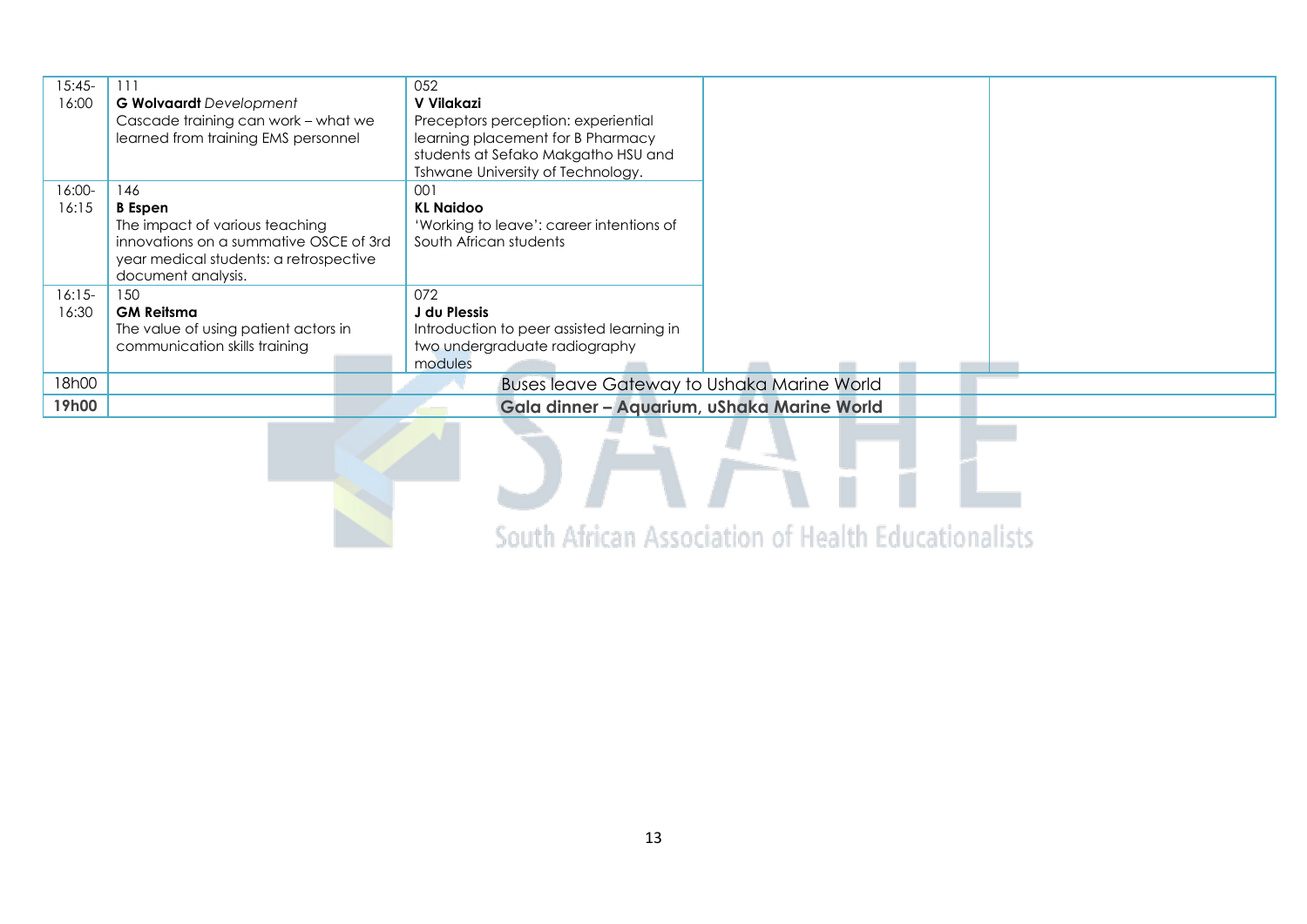| <b>Saturday 30 June 2018</b>         |                                                                                                                                                           |                                                                                                                                                                                                                |                                                                                                          |                                                                                                  |  |  |  |  |  |  |  |
|--------------------------------------|-----------------------------------------------------------------------------------------------------------------------------------------------------------|----------------------------------------------------------------------------------------------------------------------------------------------------------------------------------------------------------------|----------------------------------------------------------------------------------------------------------|--------------------------------------------------------------------------------------------------|--|--|--|--|--|--|--|
| <b>Registration at Gateway Hotel</b> |                                                                                                                                                           |                                                                                                                                                                                                                |                                                                                                          |                                                                                                  |  |  |  |  |  |  |  |
| $8:00-$<br>9:30                      | Session 7: Short Communications, Workshops                                                                                                                |                                                                                                                                                                                                                |                                                                                                          |                                                                                                  |  |  |  |  |  |  |  |
|                                      | Umdoni 1 S7a<br><b>Short Communications</b><br><b>Technology in learning</b>                                                                              | Umdoni 2 S7b<br><b>Short Communications</b><br>Student selection & assessment                                                                                                                                  | Umdoni 3 S7c<br>Workshop<br><b>Positionality</b>                                                         | Cycad S7d<br>Workshop<br>Performance-based assessment                                            |  |  |  |  |  |  |  |
| $8:00-$<br>8:15                      | 097<br>L Tshotetsi<br>Learning in an electronic driven world in<br>higher education: Clinical Associate<br>students' decentralised training case<br>study | 028<br>A Louw<br>Towards selection for success: How<br>should we weigh selection factors?                                                                                                                      | 088<br><b>B</b> Gaede<br>L Green-Thomson<br>Exploring our positionalities; influencing<br>our directions | 129<br><b>B</b> Espen<br>J Boulet<br><b>E</b> Archer<br>Scoring performance-based<br>assessments |  |  |  |  |  |  |  |
| $8:15-$<br>8:30                      | 135<br>AC Turner Click here to learn: Audience<br>Response Systems at the University of<br>Pretoria                                                       | 064<br>J Grant<br>Assessing the validity evidence for the<br><b>BioMedical Admissions Test (BMAT): A</b><br>perspective on predictive validity over<br>several years                                           |                                                                                                          |                                                                                                  |  |  |  |  |  |  |  |
| $8:30-$<br>8:45                      | 145<br>J van Wyk SmarTTeaching-<br>Pharmacology                                                                                                           | 065<br><b>S McElwee</b><br>Refining the BioMedical Admissions Test<br>(BMAT) science curriculum specification<br>and developing free preparation<br>materials to support equality of access<br>for test-takers | <b>Association of Health Educationalists</b>                                                             |                                                                                                  |  |  |  |  |  |  |  |
| $8:45-$<br>9:00                      | 151<br>P Barnard-Ashton Active learning using<br>21st century learning design                                                                             | 082<br><b>S</b> Maart<br>Promoting Justice in Education:<br><b>Examining Assessment practices</b>                                                                                                              |                                                                                                          |                                                                                                  |  |  |  |  |  |  |  |
| $9:00 -$<br>9:15<br>$9:15-$<br>9:30  | 137<br><b>K</b> Baatjes<br>Through the surgeon's eyes: wearable<br>point-of-view technology to teach<br>surgical technique.<br>142<br>I-K Sebelego        | 074<br>R Steyn<br>Changing the workplace learning<br>environment for registrars: Piloting a<br>competency-based formative<br>assessment program<br>115<br><b>LL Pienaar</b>                                    |                                                                                                          |                                                                                                  |  |  |  |  |  |  |  |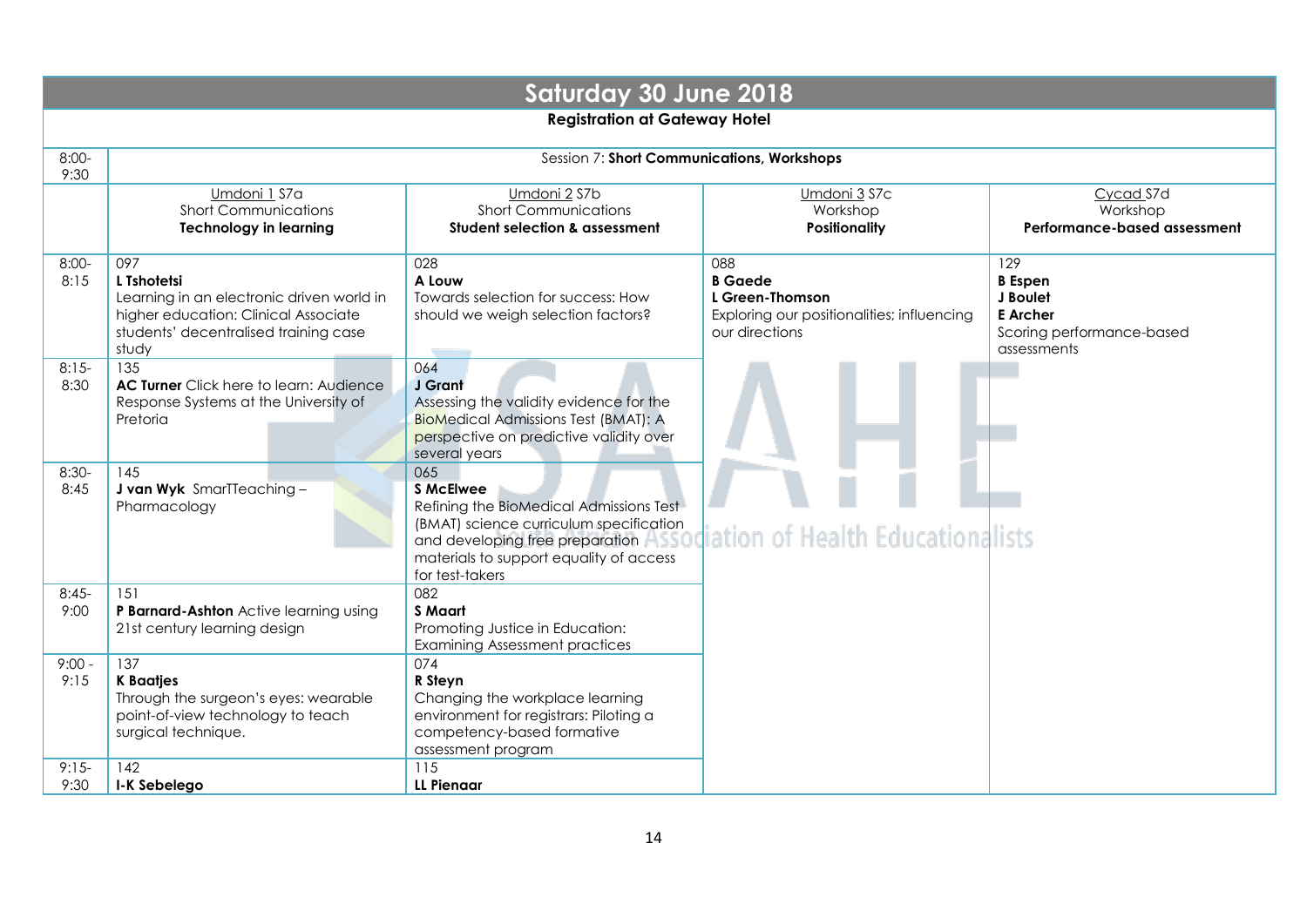|                                    | "Clinical role play videos as a supporting<br>tool for conventional teaching and<br>learning strategies in the Radiography<br>programme                                                                                                                                                  | sciences | Social realism as a lens to understand<br>legitimate assessment practices in health |  |                                                                                                                                |  |  |  |
|------------------------------------|------------------------------------------------------------------------------------------------------------------------------------------------------------------------------------------------------------------------------------------------------------------------------------------|----------|-------------------------------------------------------------------------------------|--|--------------------------------------------------------------------------------------------------------------------------------|--|--|--|
| $9:30-$<br>11:00                   | Session 8: Short Communications, Workshops                                                                                                                                                                                                                                               |          |                                                                                     |  |                                                                                                                                |  |  |  |
|                                    | Umdoni 1 S8a<br><b>Short Communications</b><br><b>Student perceptions &amp; attributes</b>                                                                                                                                                                                               |          | Umdoni 2 S8b<br>Workshop                                                            |  | Umdoni 3 S8c<br>Workshop                                                                                                       |  |  |  |
| $9:30-$<br>9:45<br>09:45-<br>10:00 | 013<br>A Turner<br>Teaching public health: the development of a toolbox<br>024<br>M Bac<br>The LEAP for Quality programme in Lesotho                                                                                                                                                     |          | 152<br>P Barnard-Ashton<br>J van der Linde<br>21st century learning design          |  | 007<br><b>G</b> Reitsma<br>A Herbst<br>Y Heymans<br>Discovering the discourse in decolonising the health<br>science curriculum |  |  |  |
| $10:00 -$<br>10:15                 | 026<br><b>CN Nyoni</b><br>Sustaining a newly implemented competence-based<br>midwifery programme in Lesotho: Emerging issues                                                                                                                                                             |          |                                                                                     |  |                                                                                                                                |  |  |  |
| $10:15-$<br>10:30                  | 121<br>E du Toit<br>Expanding Educational Practice Horizons through<br>Zanempilo - a Mobile Health Education Platform<br>068<br><b>H</b> Conradie<br>Towards reaching the UNAIDS 90-90-90 goals in student-<br>louth African Association of Health Educationalists<br>patient encounters |          |                                                                                     |  |                                                                                                                                |  |  |  |
| $10:30-$<br>10:45                  |                                                                                                                                                                                                                                                                                          |          |                                                                                     |  |                                                                                                                                |  |  |  |
| $10:45-$<br>11:00                  | 014<br><b>MGM Hattingh</b><br>Perspectives on the ethical aspects of peer physical<br>examination (PPE)                                                                                                                                                                                  |          |                                                                                     |  |                                                                                                                                |  |  |  |
| $11:00 -$<br>11:15                 | <b>Refreshments: Gateway Hotel Foyer</b>                                                                                                                                                                                                                                                 |          |                                                                                     |  |                                                                                                                                |  |  |  |
| $11:15-$<br>13:30                  | Umdoni 1 - Chair: Prof S Singh<br>Keynote 5: SAAHE EDUCATOR OF THE YEAR<br><b>Prof F Suleman</b><br>Pharmaceutical Sciences, School of Health Sciences, UKZN                                                                                                                             |          |                                                                                     |  |                                                                                                                                |  |  |  |
|                                    | Keynote 6: Quality and other assurances with accreditation and recognition<br>Prof WW Pinsky Chair of the Foundation for Advancement of International Medical Education (FAIMER);                                                                                                        |          |                                                                                     |  |                                                                                                                                |  |  |  |